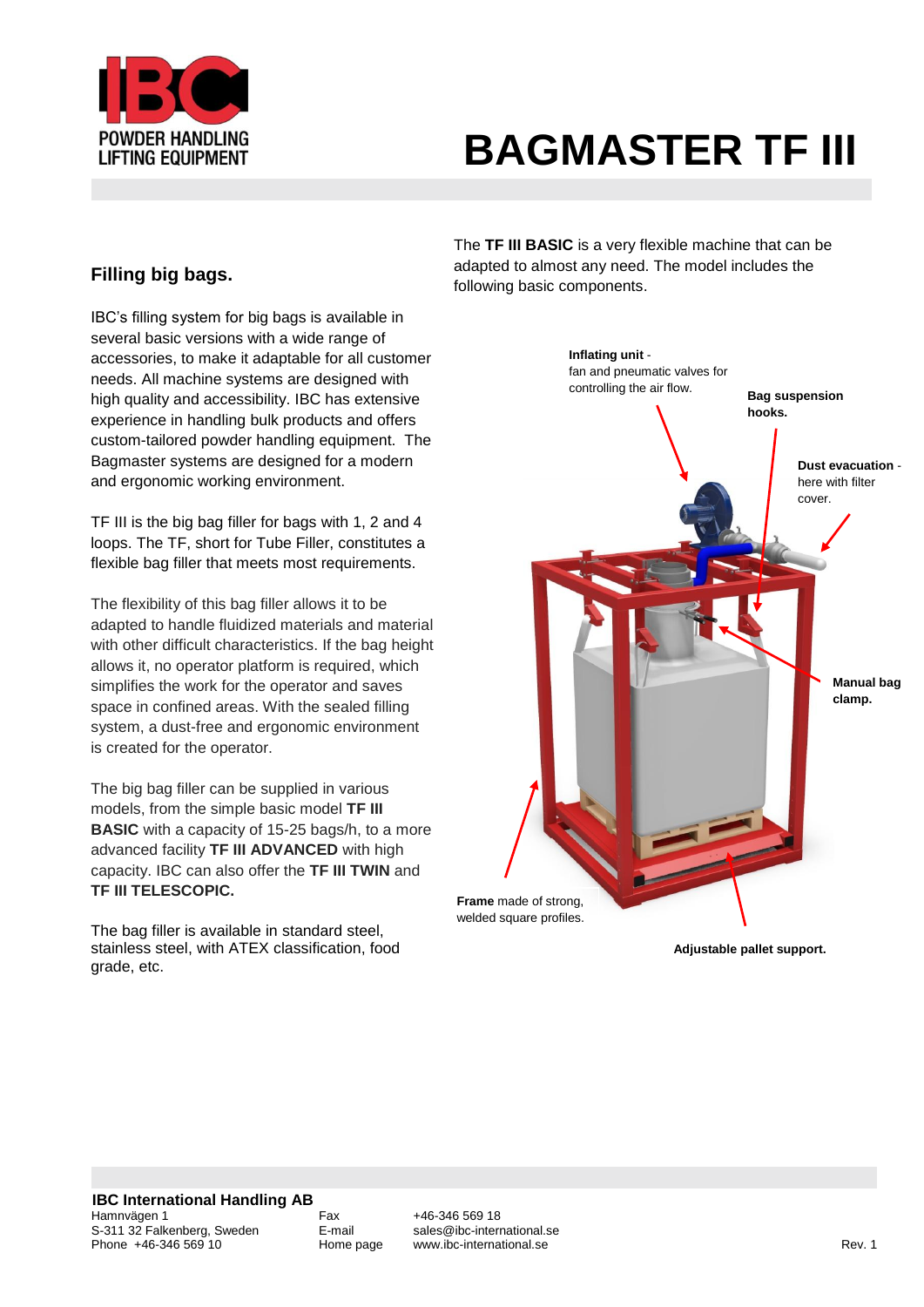

### **TF III ADVANCED**



**Detailed view** - Sliding rear hooks for improved ergonomics.

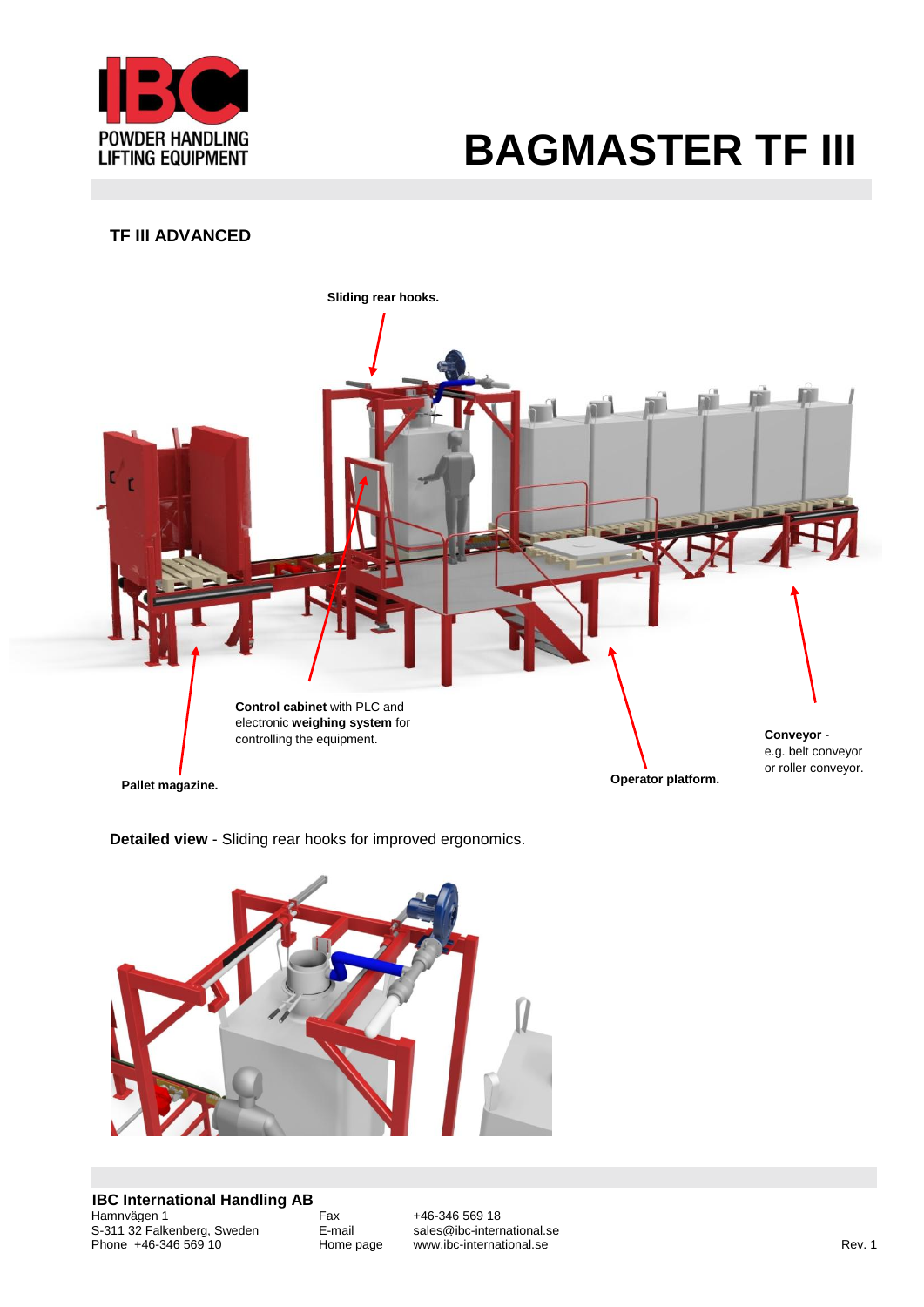

The TF III is available in various designs to match the handled material and production setting. The **TF III TWIN** and **TF III TELESCOPIC** are examples of special-purpose machines.



**IBC International Handling AB**

Hamnvägen 1 Fax +46-346 569 18 S-311 32 Falkenberg, Sweden E-mail sales@ibc-international.se Phone +46-346 569 10 Home page www.ibc-international.se Rev. 1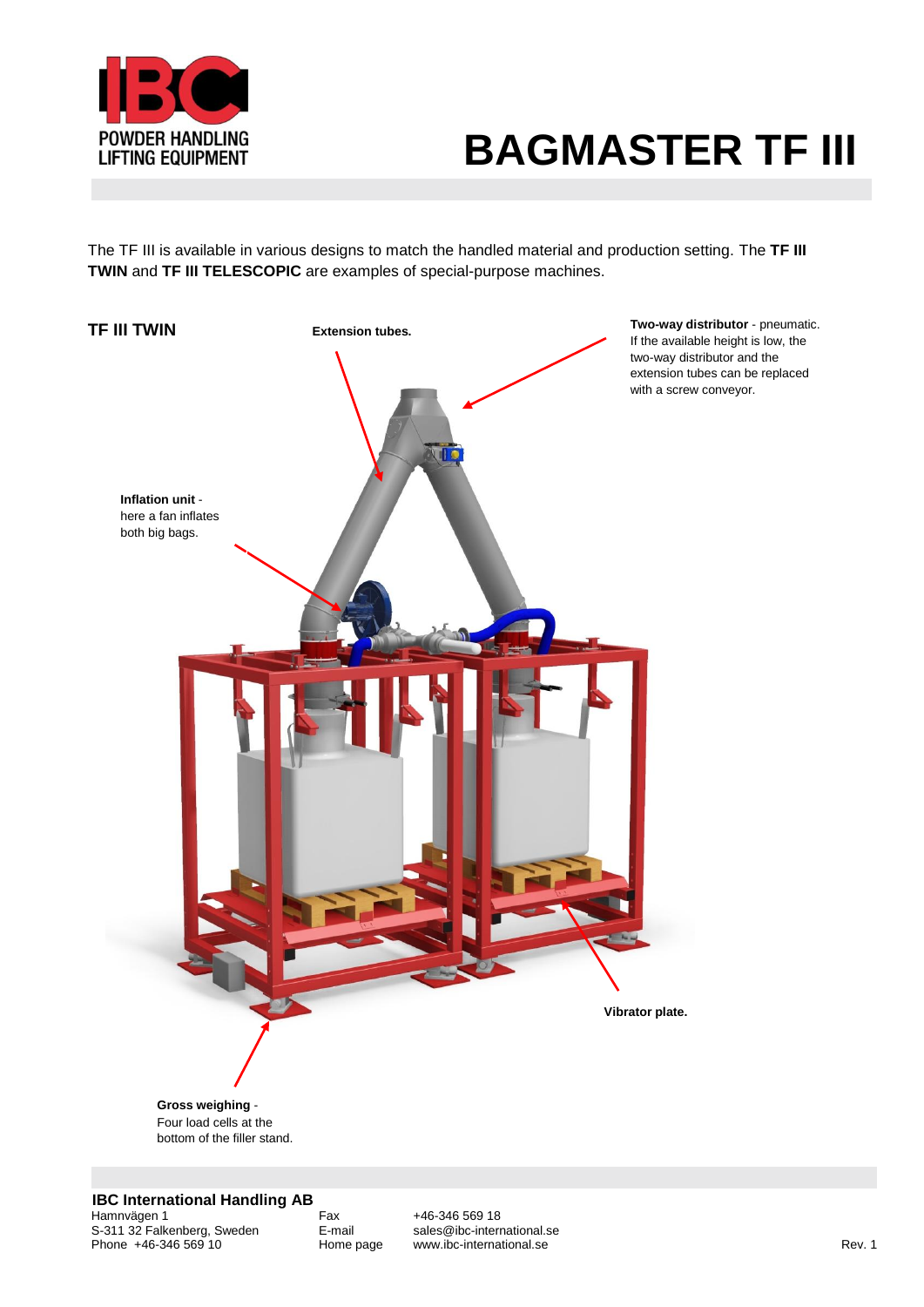

### **TF III TELESCOPIC**

This big bag filler can also be used for single-loop bags. In this case, it is advantageous to use a telescoping filling tube to stabilise the filling process.

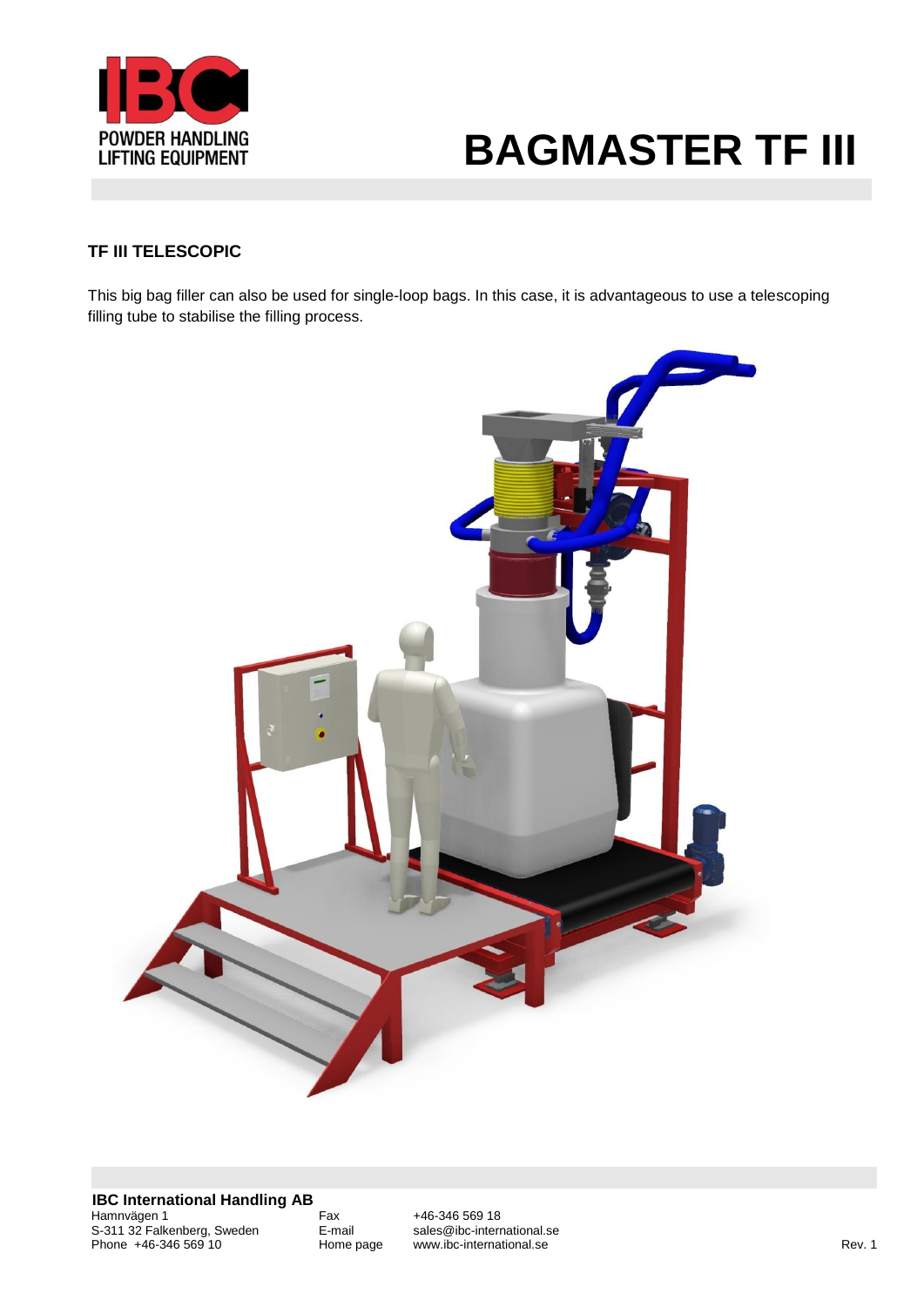

#### **Examples of accessories for BAGMASTER TF III**



**Manual bag clamp** Basic clamping device that is mounted on the filling tube for dust-free filling.



#### **Inflatable air bellow**

A fast and convenient solution for dust-free filling. After activation on the control panel, the bellow inflates and seals the inlet spout preventing the material from escaping.





#### **Filter system**

Filters are used extensively wherever powders are handled. The choice of filter system depends on the application.



**Gross weighing**  Weighing system with four load cells. For gross weighing, the material is weighed when it enters the big bag.

#### **Dosage valve**

Preumatically controlled and available as sliding or butterfly valve for rough and fine dosing.



#### **Net weighing**

Weighing system with three load cells. For net weighing, the weight of the material is determined in a weighing container before the filling station. One advantage of net weighing is that the capacity is higher than for gross weighing.

### **IBC International Handling AB**<br>Hamnvägen 1

S-311 32 Falkenberg, Sweden E-mail sales@ibc-international.<br>Phone +46-346 569 10 Home page www.ibc-international.se Phone +46-346 569 10 Home page www.ibc-international.se Rev. 1

Fax +46-346 569 18<br>E-mail sales@ibc-international.se